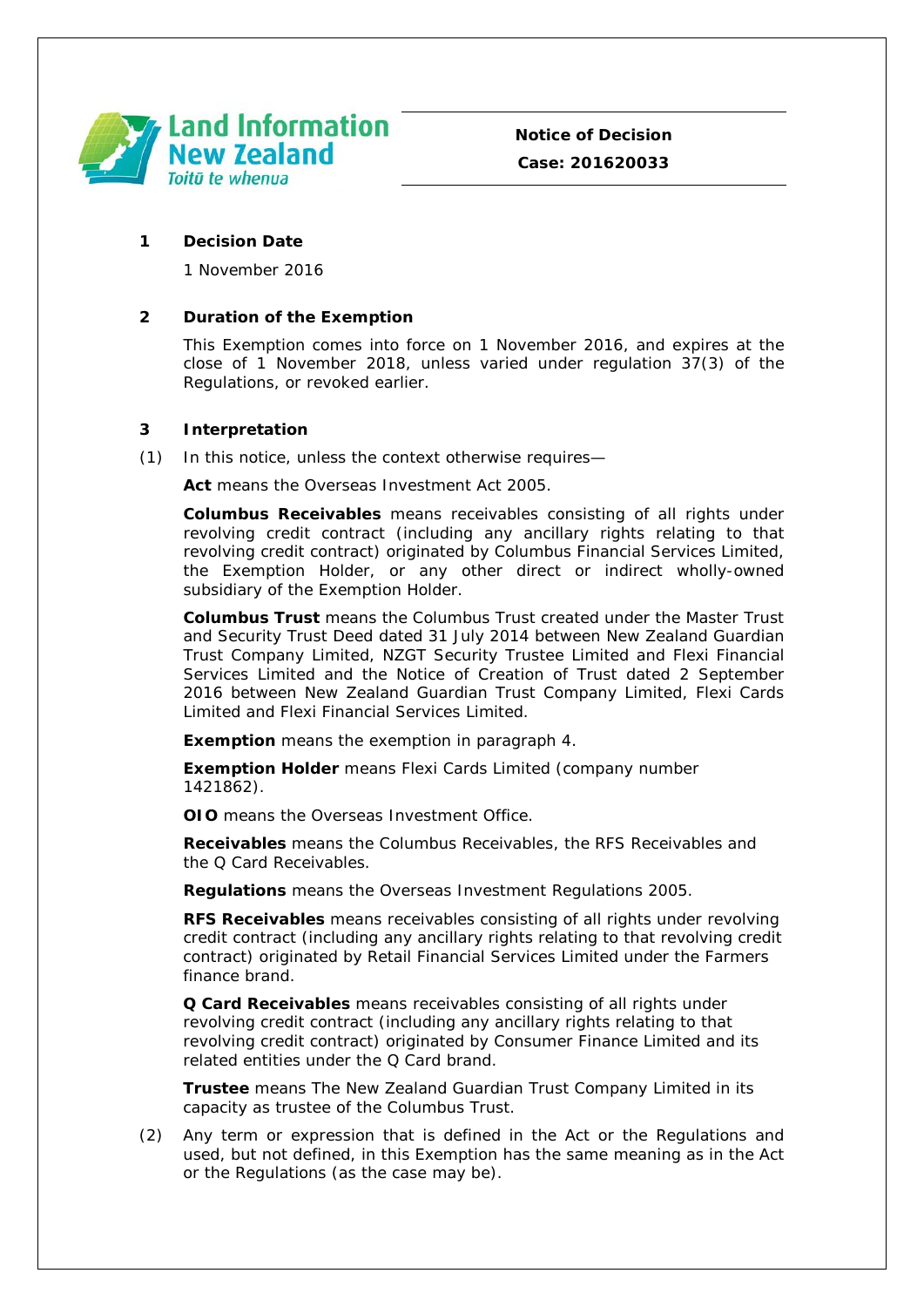### **4 Exemption from the requirement for consent provisions of the Act**

(1) The acquisition of Receivables by the Trustee, being property in New Zealand used in carrying on business in New Zealand for consideration exceeding \$100 million, is exempt from the requirement for consent.

### **5 Conditions of the Exemption**

- (1) The Exemption Holder must report to the OIO annually, detailing:
	- (a) the value of Receivables acquired by the Trustee as at 1 November 2017 and 1 November 2018;
	- (b) confirmation that conditions  $5(4)$  and  $5(5)$  have been complied with; and
	- (c) any other information that would aid the OIO in its function to monitor the conditions of the Exemption.
- (2) The report referred to in condition 5(1) is due on 30 November 2017 and 30 November 2018.
- (3) The Exemption Holder may seek to have the duration of the Exemption extended by submitting an application to vary the Exemption. An application to vary the Exemption must be submitted to the OIO at least 3 months prior to the expiry of the Exemption.
- (4) The Columbus Trust must not have any overseas person beneficiary other than the Exemption Holder or a wholly-owned subsidiary of the Exemption Holder.
- (5) If the Trustee resigns or is removed, any replacement trustee of the Columbus Trust must not be an overseas person unless the overseas person obtains consent or holds an exemption from the requirement for consent under the Act.
- (6) If requested in writing by the OIO, the Exemption Holder must provide a written report within 20 working days (or such other timeframe as specified) on any matter relating to its compliance with:
	- (a) the representations and plans made or submitted in support of the application for the Exemption; or
	- (b) the conditions of the Exemption.

#### **6 Amendment or revocation of the Exemption**

The Exemption and conditions of the Exemption may at any time be amended or revoked by the Overseas Investment Office.

#### **7 Sanctions**

The Act provides for civil and criminal sanctions for breaching the Act, failing to comply with conditions of exemption and failing to provide information required by the Overseas Investment Office. The Overseas Investment Office has an obligation to investigate and act upon alleged and suspected breaches of the Act.